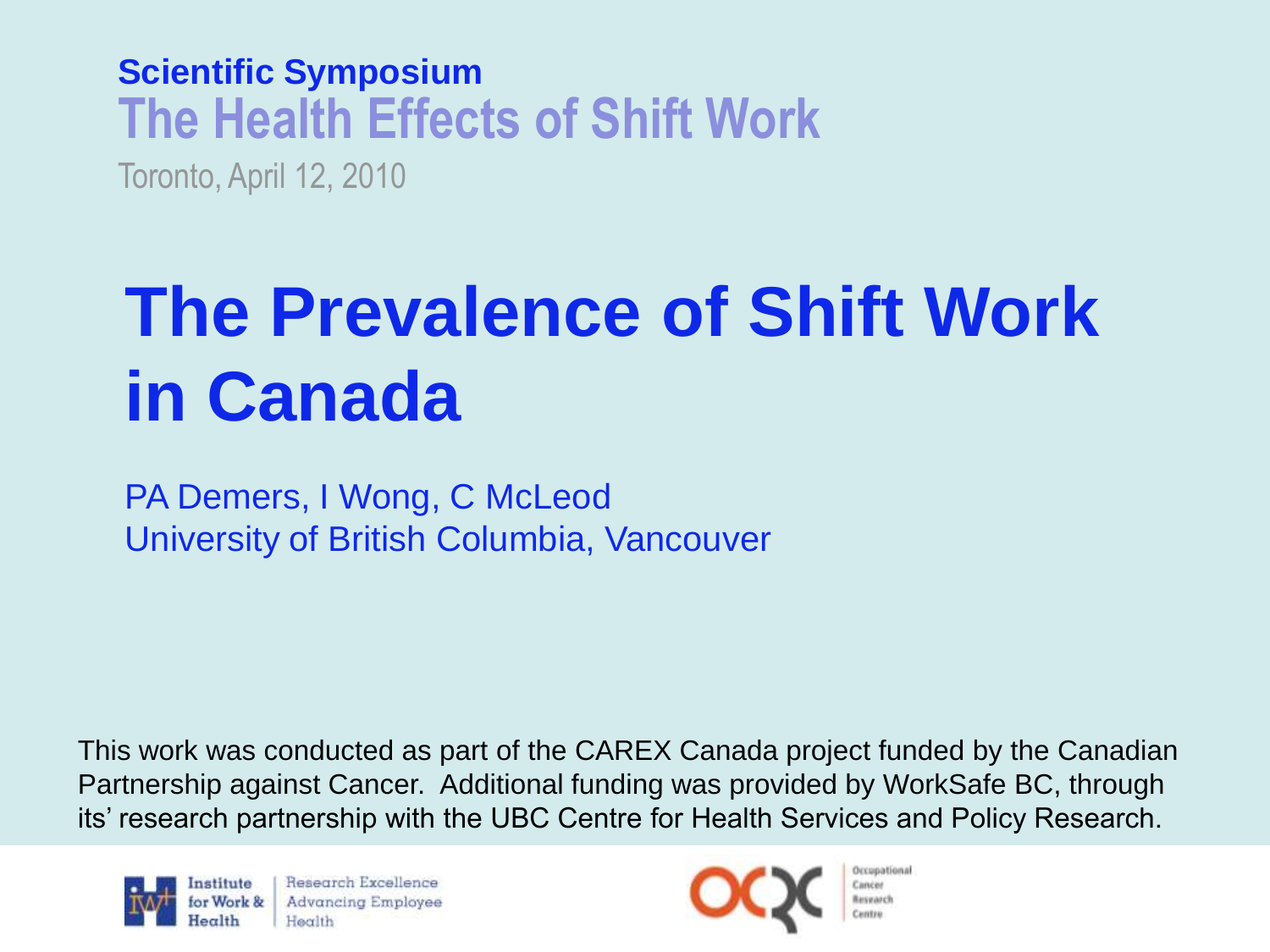# Potential Health Effects of Shift Work

- Workplace injury
- Cardiovascular disease
- Cancer, particularly breast
- Reproductive effects
- Others...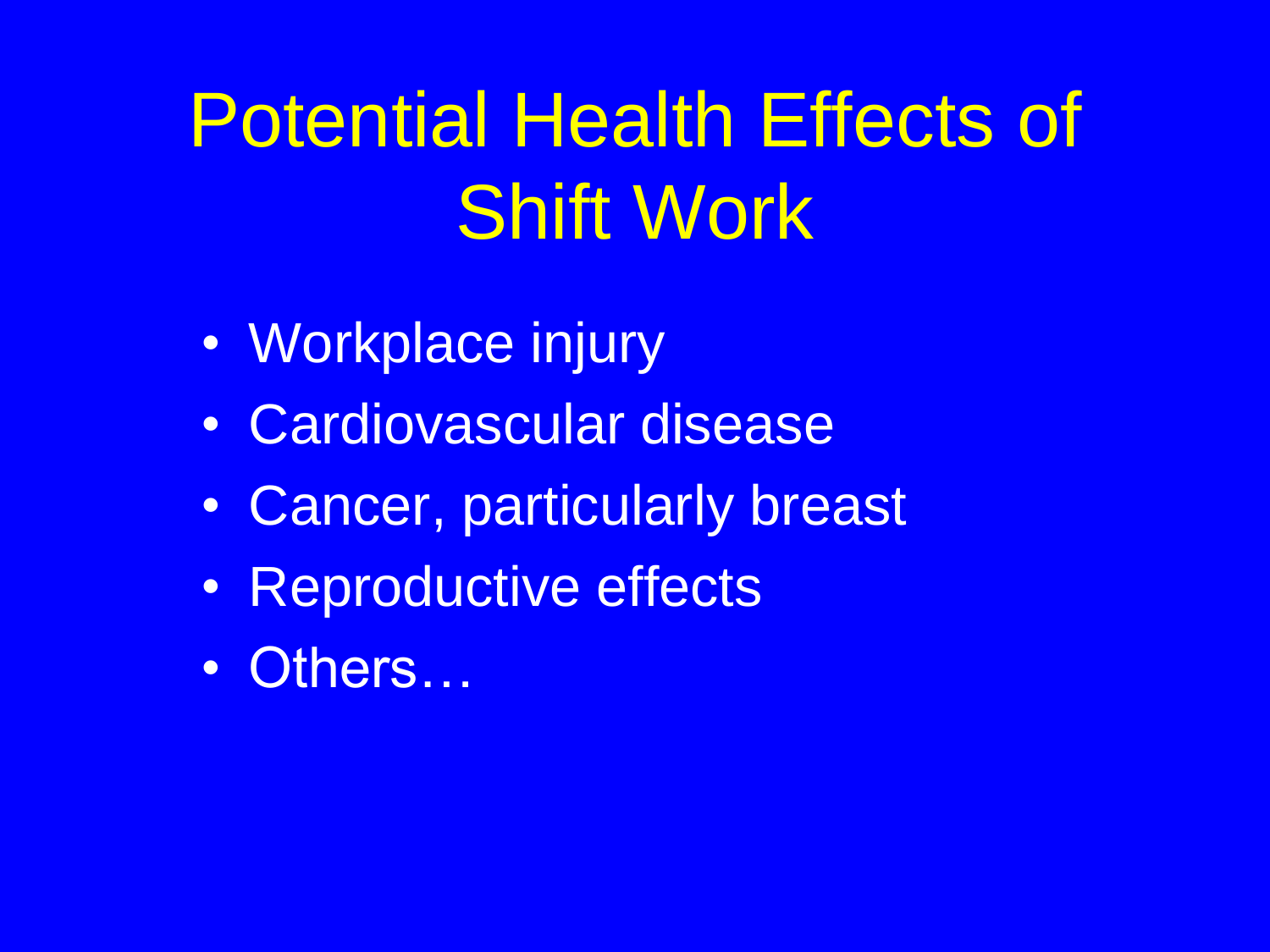## Why are the Patterns of Shift Work Important?

- Target populations for Research
	- Identify populations based on demographic and shift schedule characteristics
- Target populations for Prevention
	- Identify large groups with specific shift or other characteristics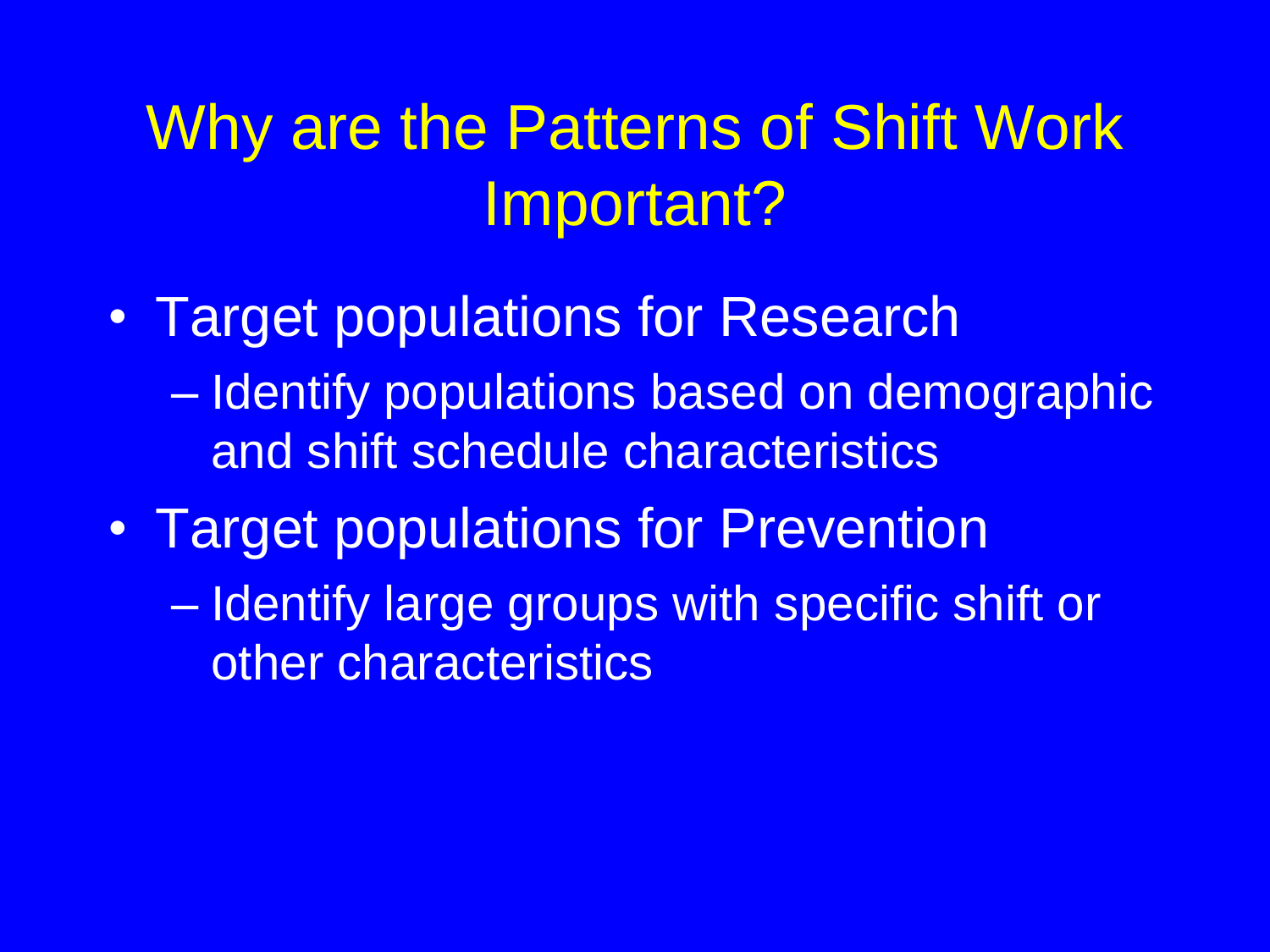## Statistics Canada Survey of Labour and Income Dynamics (SLID)

- Annual representative survey of the Canadian population, started in 1993
- 2 panels of 15,000 households each, surveyed annually for 6 years with a new panel introduced every 3 years
- Sampling weights are assigned to each respondent to allow extrapolation from the respondents to the full population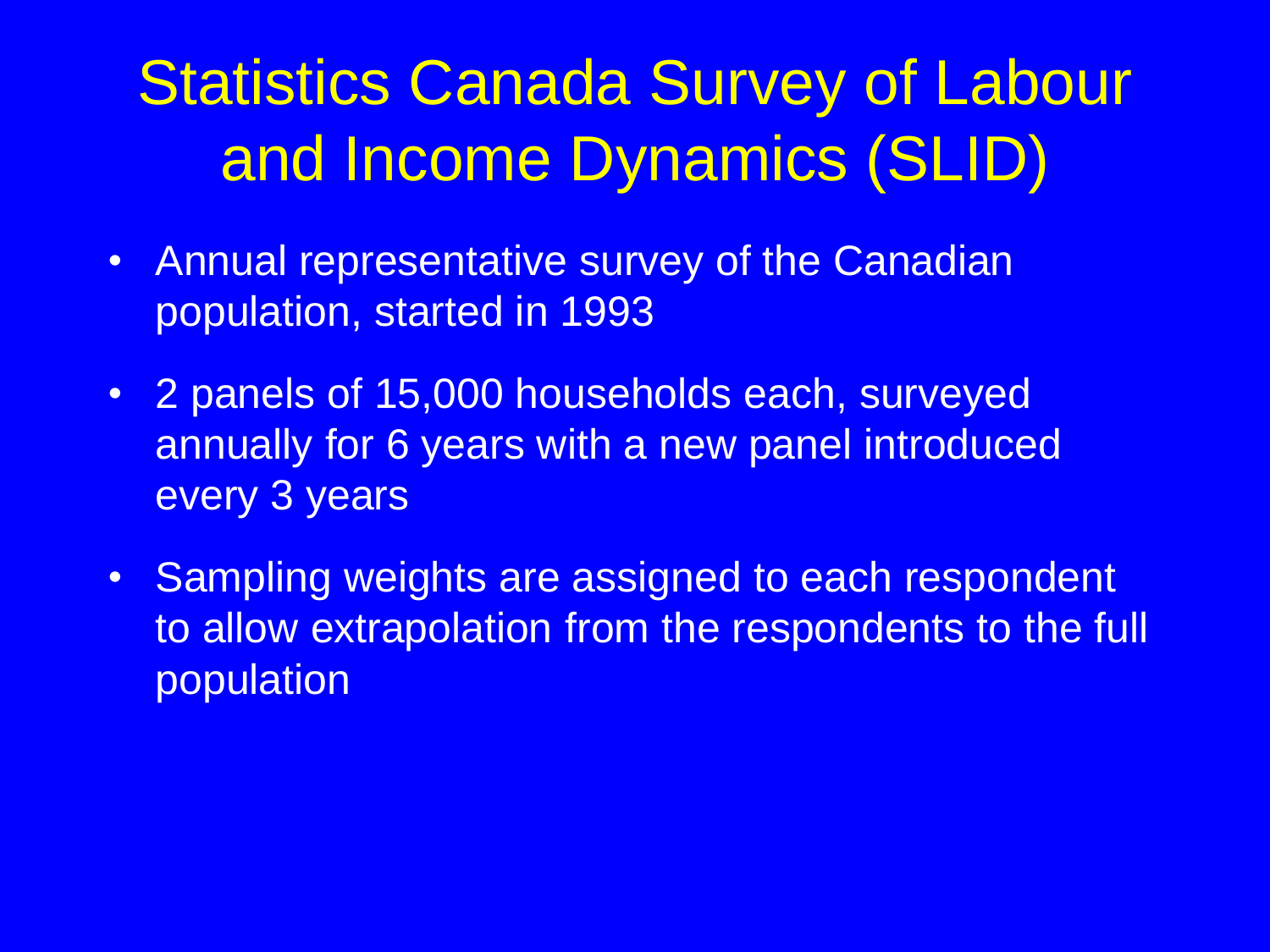#### **Methods**

- 2006 SLID used to examine patterns of shift work by sex, age, industry (15 categories) & occupation (25 categories)
- Trends examined using data from 1996 through 2006
- Responses from participants who were working and between 16 and 69 years old were used
- Extrapolated estimates for the full population are presented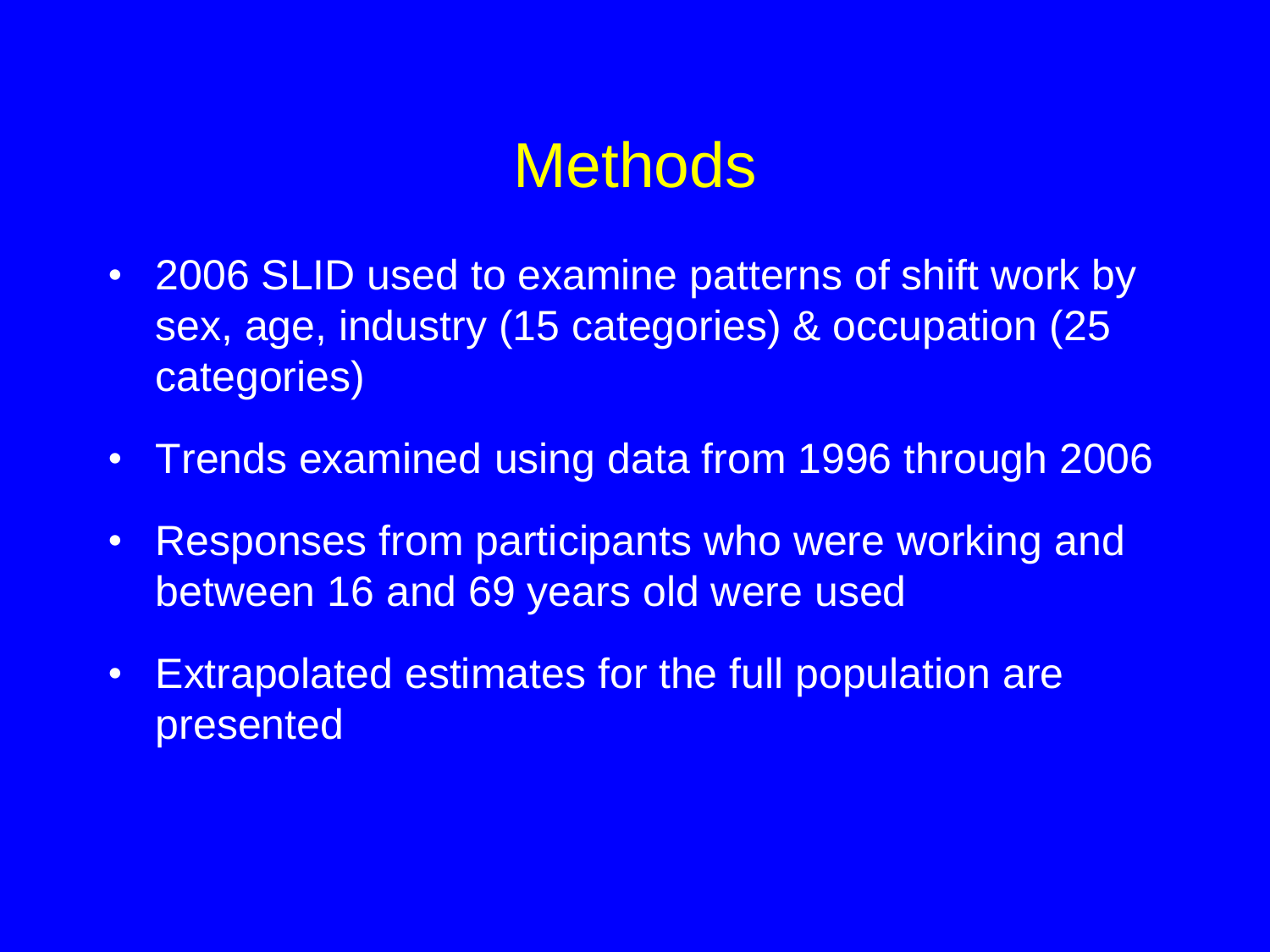### Shift Work in Canada: 2006

|                           | <b>Men</b> | Women |
|---------------------------|------------|-------|
| Daytime schedule          | 65.6%      | 66.0% |
| <b>Rotating shift</b>     | 11.4%      | 10.0% |
| <b>Irregular schedule</b> | 10.3%      | 11.8% |
| <b>Evening schedule</b>   | 5.4%       | 5.5%  |
| Night or graveyard shift  | 2.7%       | 1.7%  |
| On call                   | 2.0%       | 2.4%  |
| <b>Split shift</b>        | 0.8%       | 1.0%  |
| <b>Other</b>              | 1.7%       | 1.5%  |

• Survey of Labour and Income Dynamics (SLID), Statistics Canada, 2006.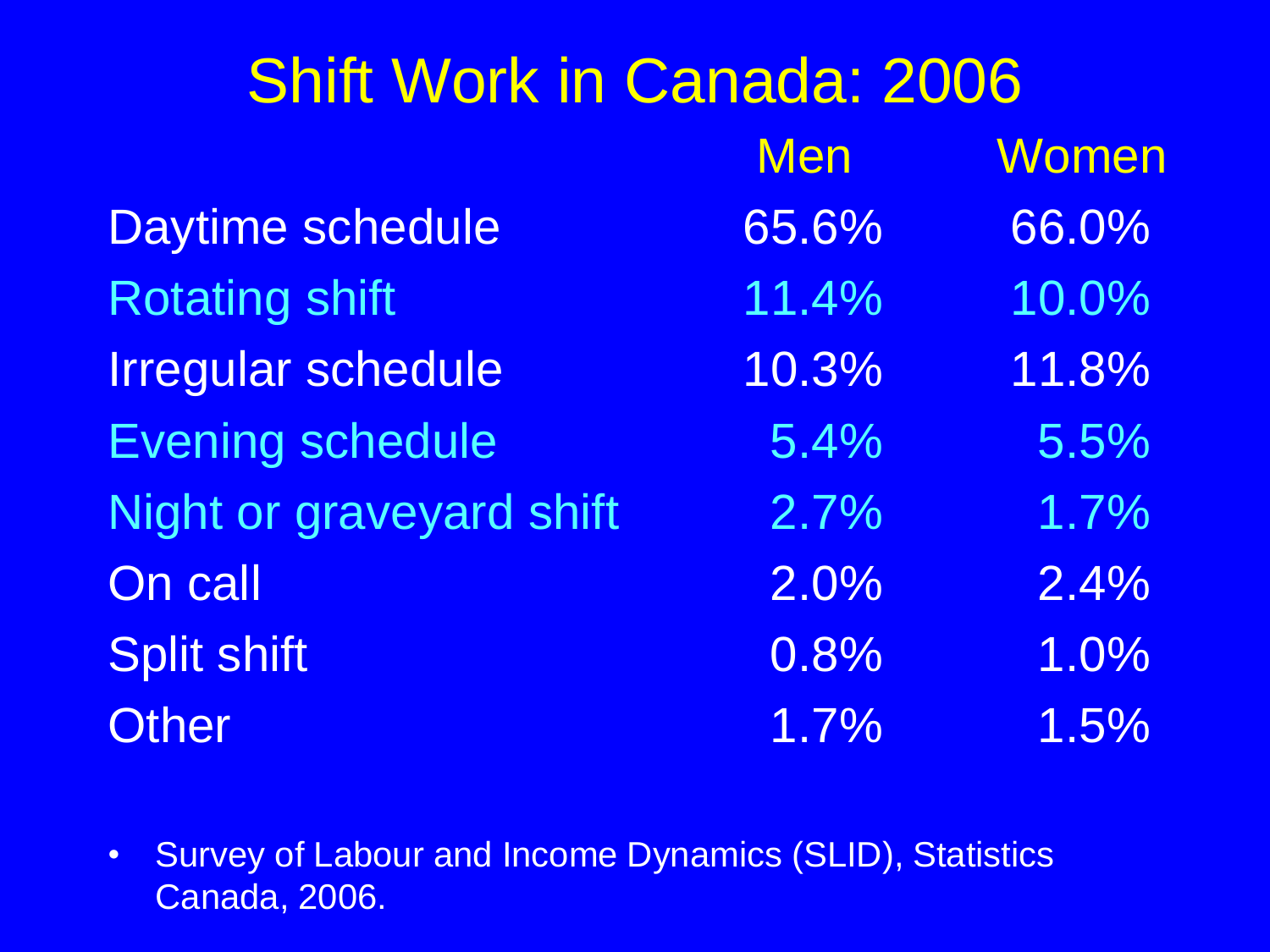#### Percent of Labour Force Working Rotating/evenings/night Shifts by Year & Gender

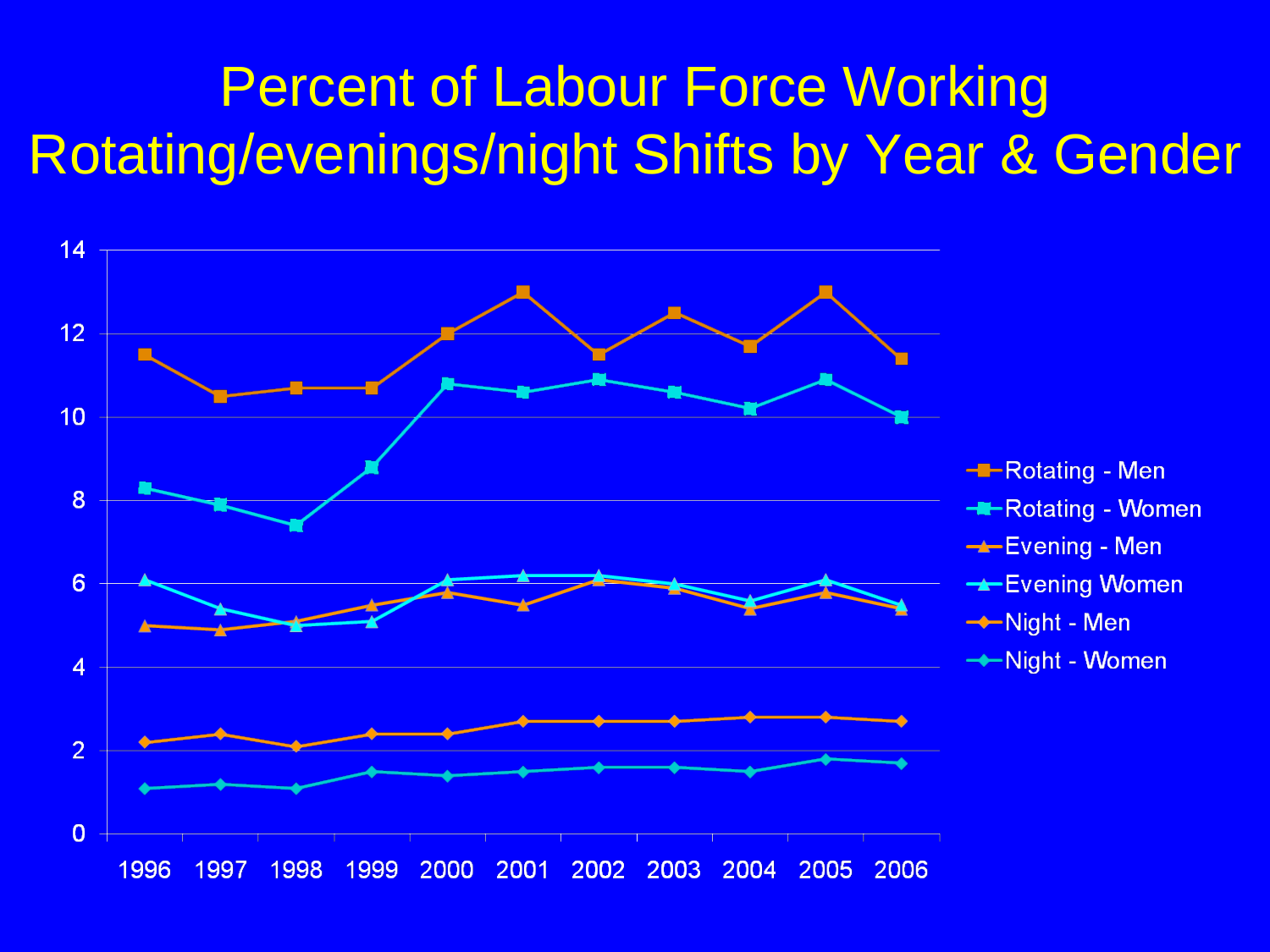#### Size of Labour Force (1000's) Working Rotating/evening/Night Shifts by Year & Gender

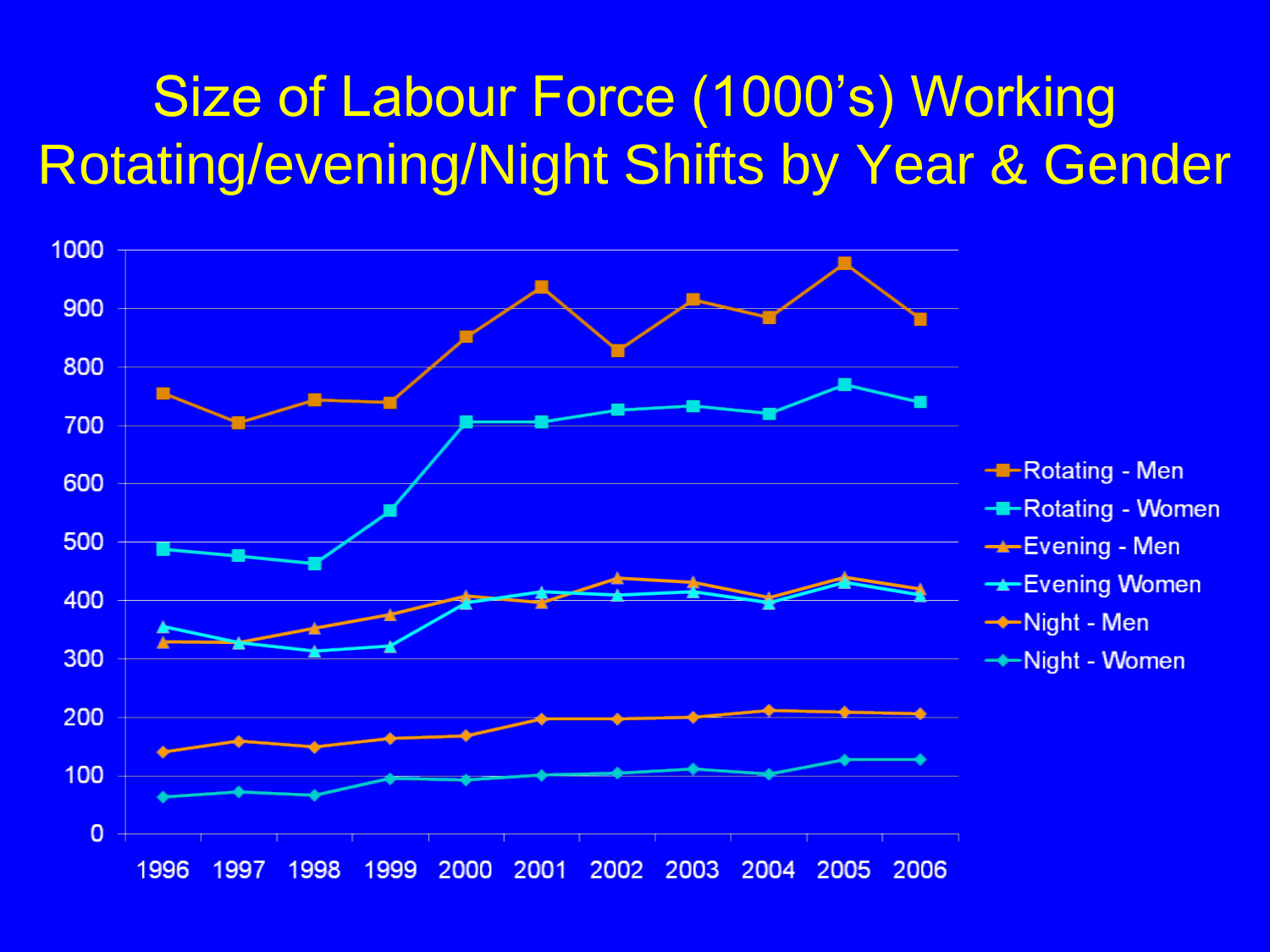#### Percentage of Labour Force Working Evening/Night Shifts by Age Group & Gender

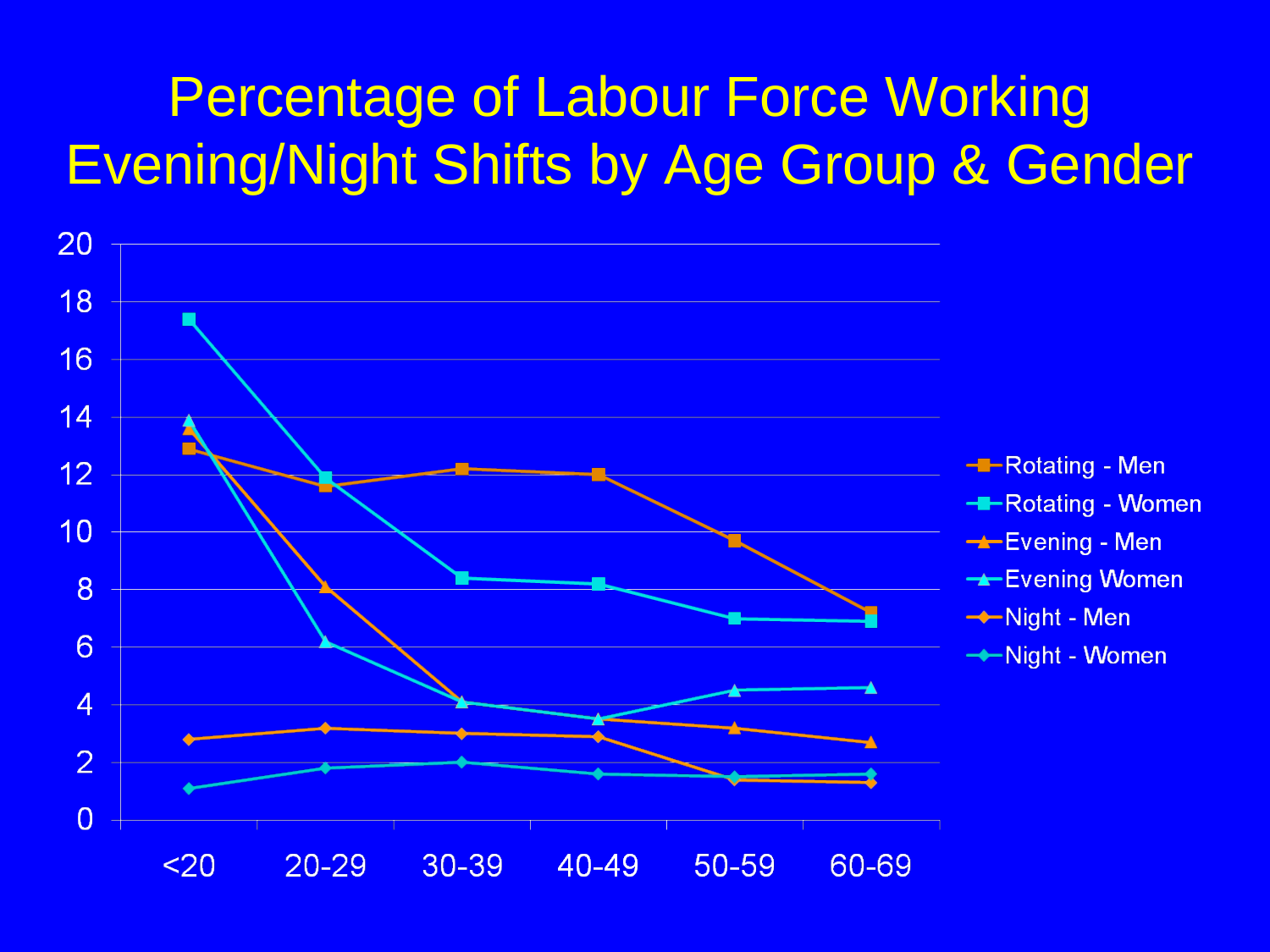#### Industries with the Highest Percent of Rotating/night/evening Shift Workers

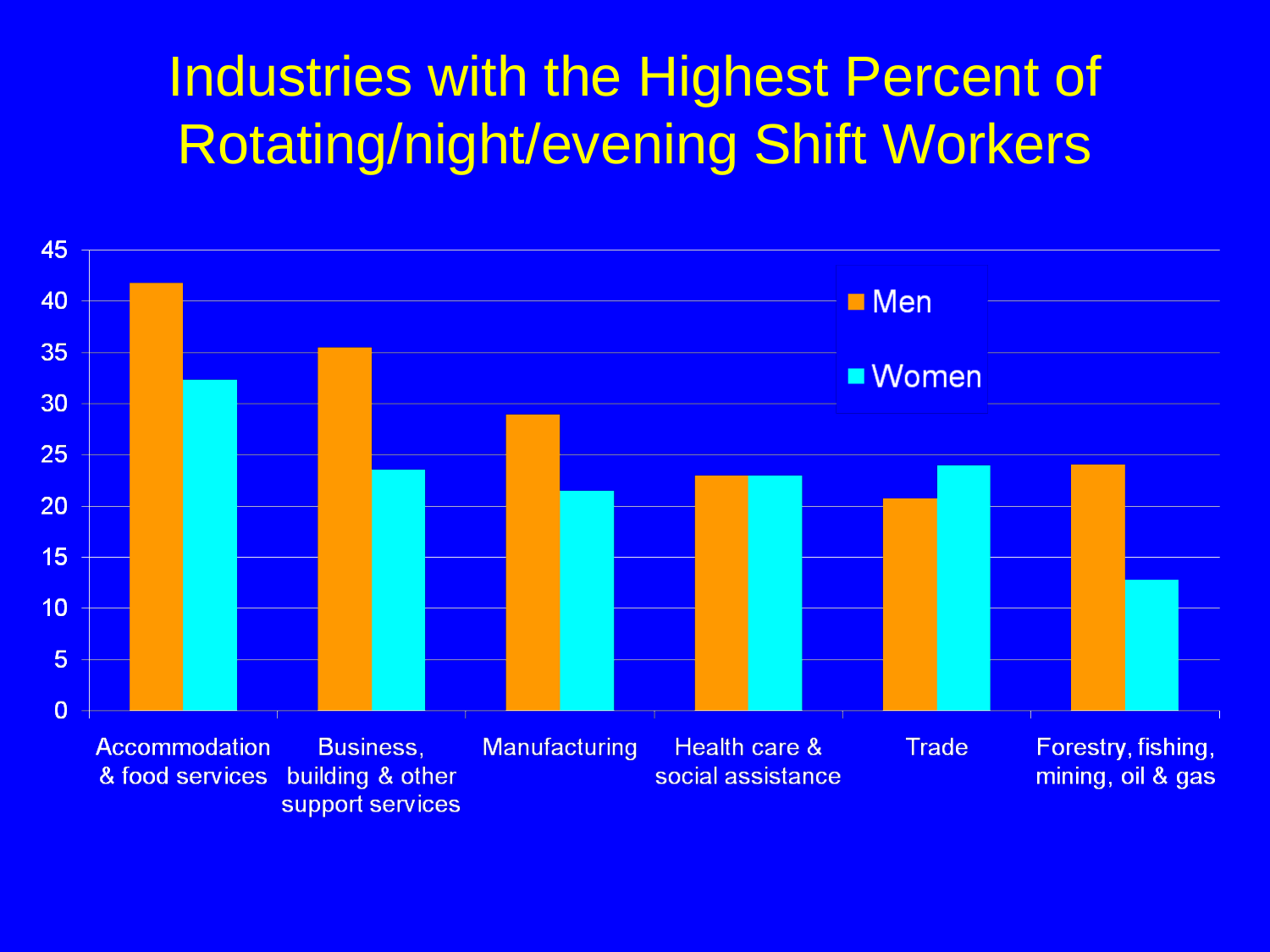#### Industries with the Highest Numbers of Rotating/night/evening Shift Workers

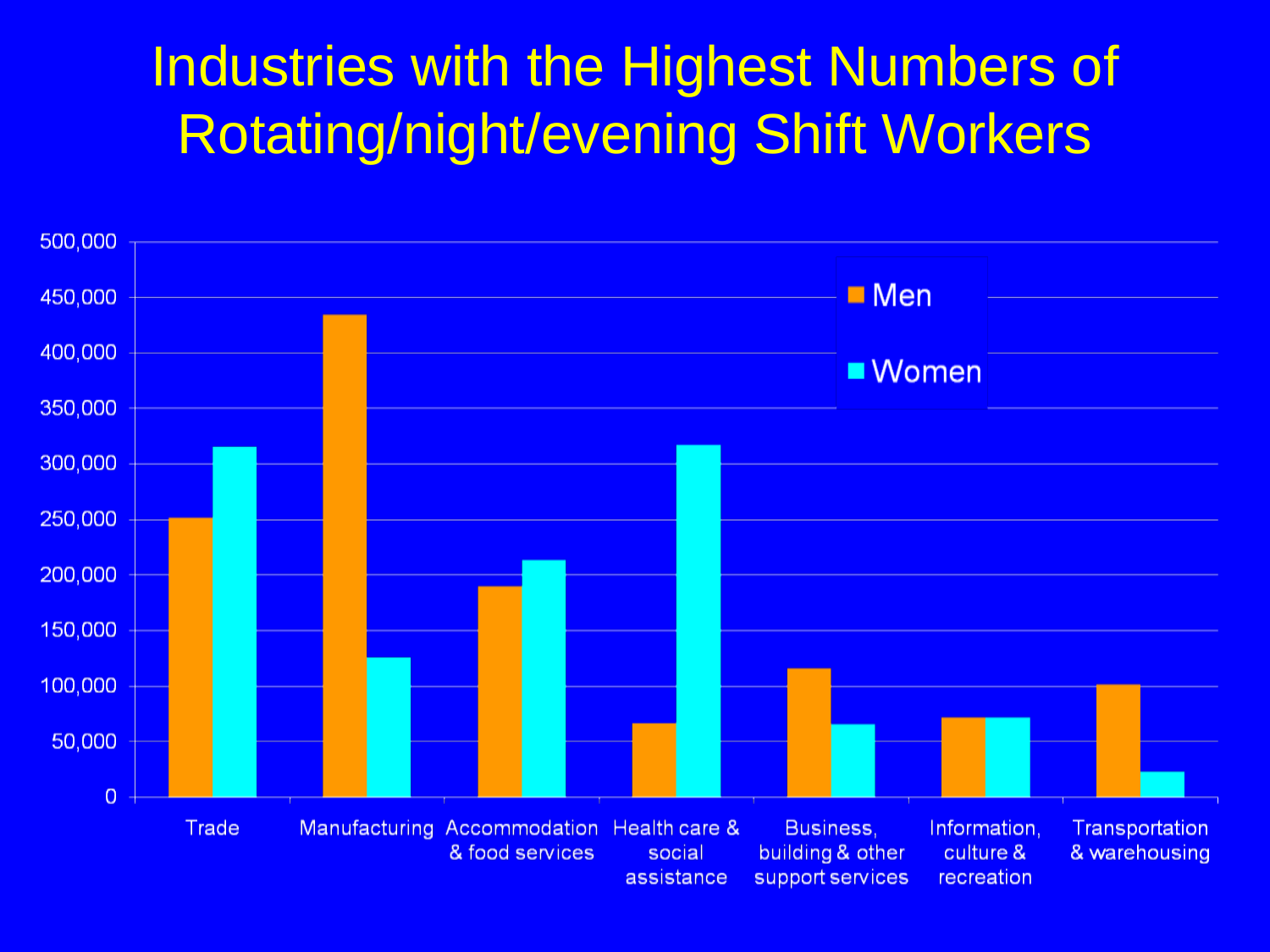#### Occupations with the Highest Percent of Rotating/night/evening Shift Workers

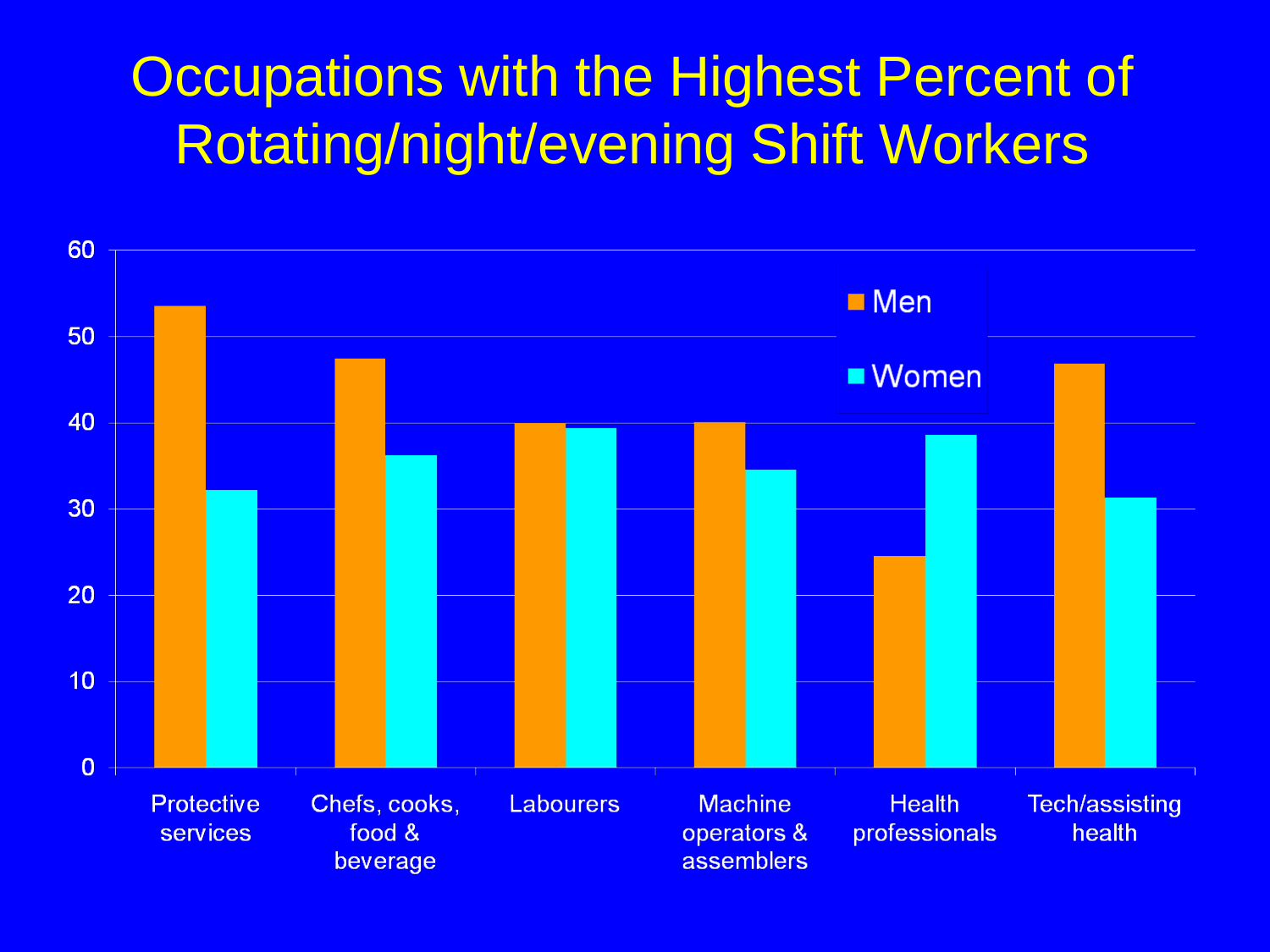#### **Occupations with the Highest Numbers of** Rotating/night/evening Shift Workers

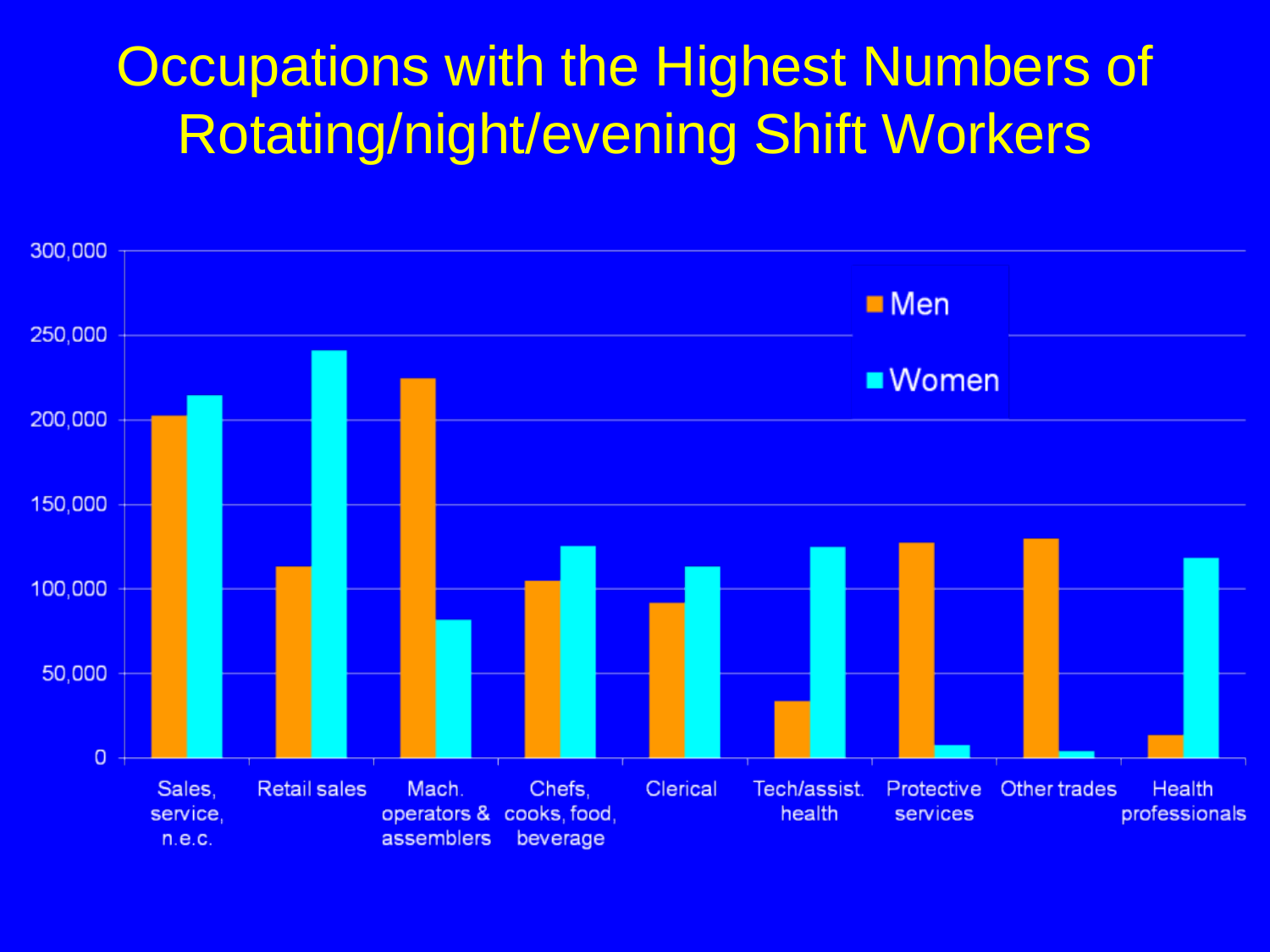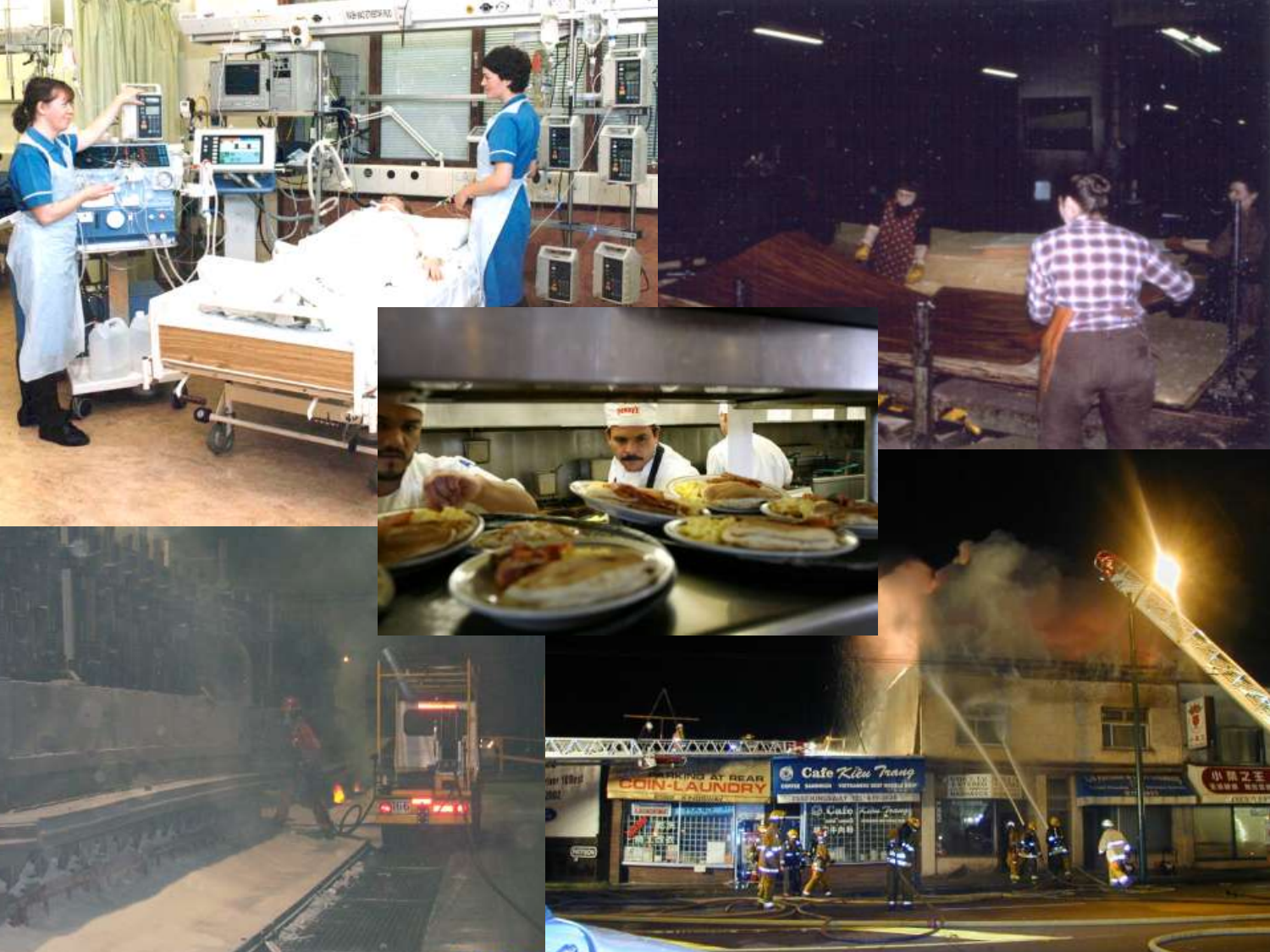## **Strengths**

• Relatively large population based study allowed examination of detailed shift work patterns

## **Limitations**

- Classification of shift work based on answer to a single question with only 8 categories
- Life-time work history not available
- Limited power to examine rare occupations or shifts by multiple variables